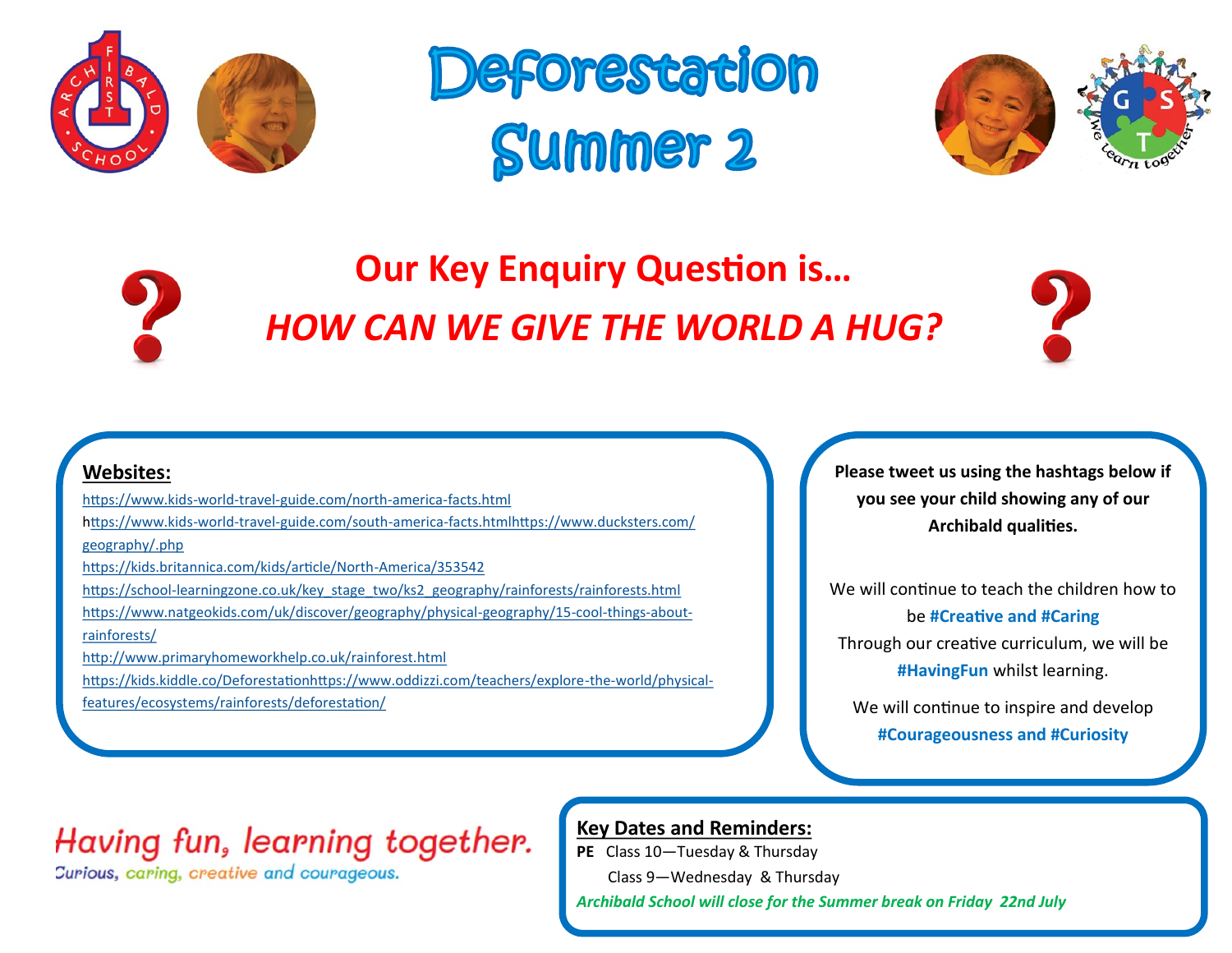#### **Literacy**

We will begin this half term by completing reading and writing tasks based upon the text, The Sharman's Apprentice and the Kapok Tree, by Lynne Cherry. The children will write non-chronological reports about the rainforest and create facts files and balanced arguments linked to deforestation. They will study and write a range of biographies and autobiographies and recap playscripts. In all written work, children will propose changes to grammar, punctuation and vocabulary to improve consistency and accuracy. They will follow the model of plan, write and edit. Children will also complete reading and writing tasks linked to their work on Deforestation. In speaking and listening, children will take part in drama, role play and hot -seating activities. They will also have the opportunity to present their work to others, where appropriate, using ICT. Guided Reading and Comprehension sessions will take place weekly; children will complete a series of activities and tasks to support with the acquisition and development of reading skills. Spelling homework will continue to be sent home weekly.

#### **Numeracy**

We will begin this half term by recapping all four operations and using our knowledge of these to complete problems and investigations. We will then be recapping fractions but in greater detail. This will include: adding and subtracting fractions with a common denominator, comparing fractions and how they relate to decimals. Children will tackle practical activities and more investigations that further develop reasoning skills. We will then finish off the half term by looking at statistics and different forms of graphs. Children will then use the skills that they have learnt throughout the year and apply them to problem solving activities. Mini-numeracy sessions will also take place which will focus on children practising and developing their times tables recall in preparation for Middle school. Children will also take part in the National Multiplication Test this half term. Numeracy homework will continue to be sent via Seesaw.

#### **PE** *Having fun, keeping healthy and learning new skills...*

Children will be focussing on their tennis skills and learning the fundamentals of tennis. Children will then be learning about the range of sports in athletics and will record their personal bests. Outdoor adventure activities will also be introduced during our residential visit to Hawkhirst.

#### **PSHE**

The big question we will be answering is : How do I keep safe in my environment? The children will learn about the difference between risks, hazards and dangers. We will focus on road ,water and beach safety and what to do in an emergency.

#### **RE** *Developing respect, tolerance, understanding and knowledge...*

We will continue to learn about religions within our community and will use research skills to find out about local places of worship.

**Music—***listening, appreciating, interpreting, playing, developing...* Children will learn songs and will spend time rehearsing for their Leavers' Assembly.

#### **Computing**

The children will continue with their PicCollage work from last half term. They will revise the importance of online safety with a focus on the correct use of social media and will learn how to keep their privacy safe online. They will also use Green Screen to present news reports about deforestation.

Having fun, learning together.

Curious, caring, creative and courageous.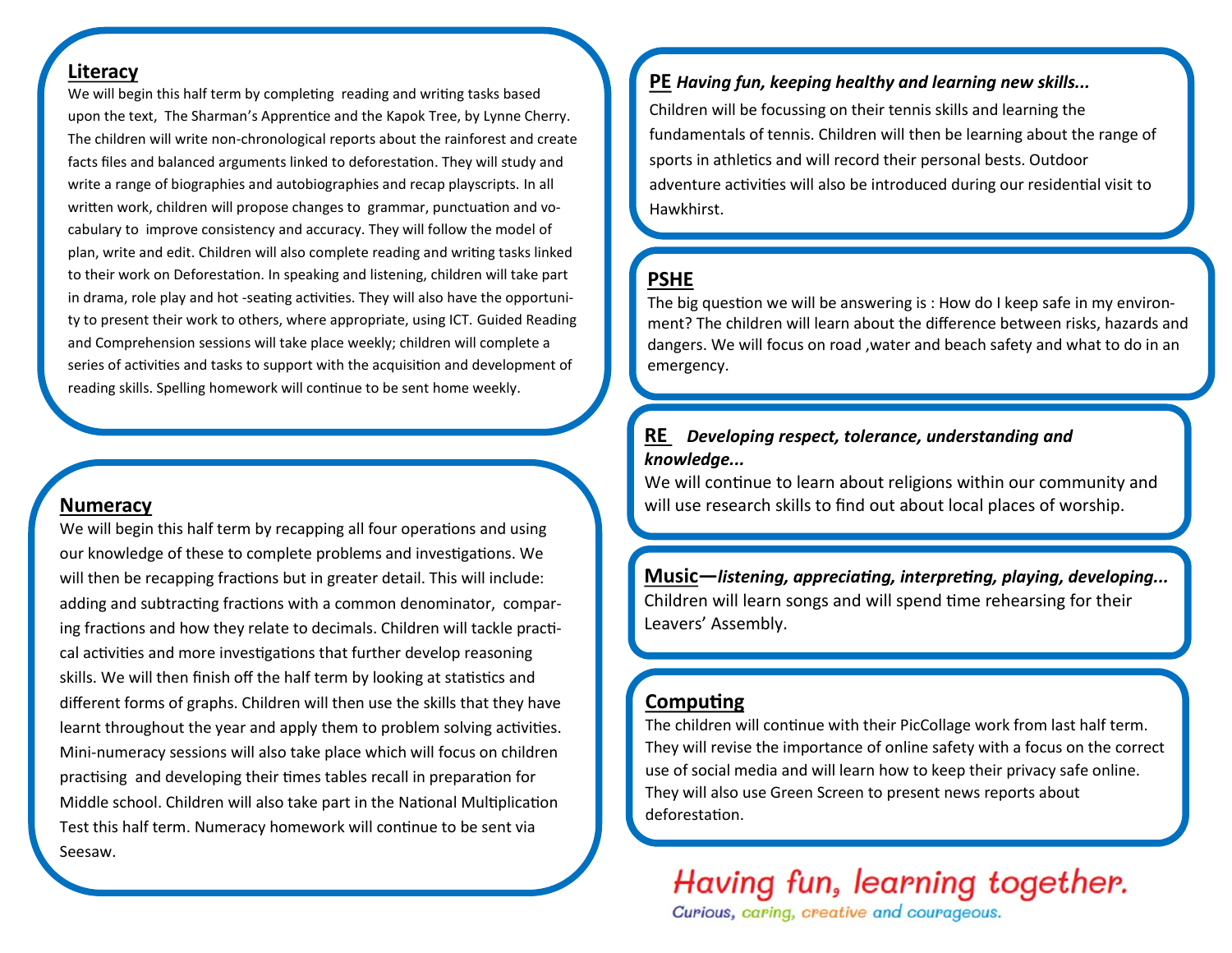#### **Science (Scientific enquiry)**

Children will continue with work from last half term on States of matter.

They will further develop their skills and learn how to be an effective scientist. They will record their work in a variety of ways including: written reports, graphs, charts, diagrams and tables. Children will be encouraged to think independently and raise questions about working scientifically and the knowledge and skills it brings. Children will develop practical skills in a range of contexts, and plan and carry out investigations, making predictions, considering evidence and drawing conclusions. Children will be encouraged to use and apply the correct terminology and demonstrate their understanding in written and verbal form.

> *Observation over time, Identifying and Classifying, Researching, Fair Testing, Pattern seeking*





#### **Art/Design Technology**

Children will be introduced to the concept of impressionism and will create their own paintings and collage in the style of Monet and Renoir. They will also explore how to make a print that involves transferring an image from one surface to another. They will learn that prints can be made on different surfaces and will explore a range of materials to create

*Chronology, Cause and Consequence, Historical Significance, Continuity and Change*

> *Location and Place, Cause and Effect,*

#### **Topic (History and Geography)** *What is the impact of deforestation?*

The children will complete their work on *North America* from last half term. Children will be investigating the San Francisco earthquake and the consequences of it. Children will then be looking at the different terrains of North America and make links to the next topic of deforestation. This will involve discussing why there is so much deforestation in the world and how we can prevent it. Children will be exposed to a number of graphs and statistics to show deforestation over time.



Children will learn about deforestation and its impact on the world. They will learn about rainforests, their location and their importance. We will investigate how and why rainforests are being destroyed and what the long term effects are. Children will learn and present their work in a variety of ways, including: drama, debate, group presentations, role-play and written form.